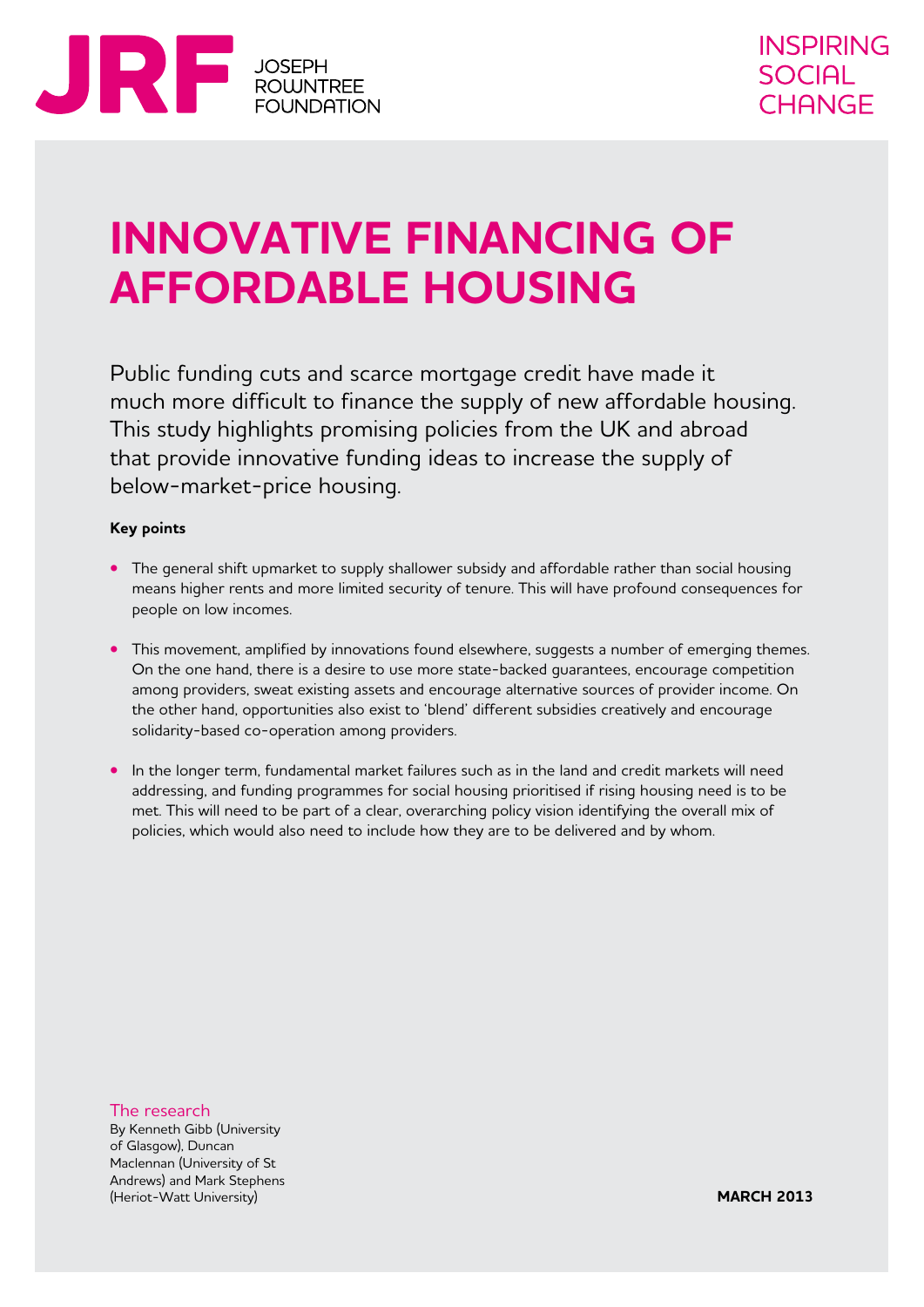# **BACKGROUND**

Alongside a companion study on land supply (by the University of Cambridge), this review draws on national and international evidence on innovative ways to support financing for new affordable housing supply. It is set in a context of declining public funds for housing and mortgage market failure. Recent housing policy has focused on low-income households, because home-ownership and liberal mortgage lending catered for the great majority. This is now threatened. The Government seeks to encourage private-sector participation in higher-rent intermediate or affordable rented supply, rather than traditional social housing. This gives rise to tensions, because financial logic shifts the focus to the midmarket, whereas housing need suggests a requirement for more social housing.

## **Emerging themes**

Despite an appetite for state-backed guarantees, caution is required. Guarantees have been debated in Europe as sources of unfair competition. Currently, given prevailing interest rates, investors may receive guarantees less warmly simply as a mechanism to reduce borrowing risk and hence the cost of borrowing. Moreover, recent financial governance problems associated with Dutch social housing are a warning to the UK. There have been concerns about market distortions associated with state-backed guarantees. However, the Scottish National Housing Trust offers a low-cost intermediate solution with potentially flexible exit routes, and including more long-term and social provision options. Competition or contestability among providers (both for profit and non-profit) is important, encouraging efficiency, lower subsidy costs and experimentation.

The evidence suggests that subsidy can be distributed from the centre (national tax authorities or federal programmes) to lower tiers of government, which have more local freedom to augment subsidy (with land, for instance) for locally tailored, affordable solutions. Such arrangements are possible in the UK. Subsidies from different tiers of government and agencies in federal/devolved systems could be combined, as a more discretionary and flexible use of subsidy. Again, this can promote experimental, tailored solutions.

Innovation in housing policy is increasingly 'bottom-up', with national policy responses framed around relatively simple supports that can be locally blended and augmented to serve different purposes. However, the need for value for money means that tests are required to ensure that subsidy is not over-provided or poorly targeted. Regulators could oversee subsidy systems, through tests by relevant agencies checking for value for money, or by incentivising bidding mechanisms.

Various European systems indicate that social housing can benefit financially (and in its governance) from more solidarity-based or collaborative structures. While this may not be culturally translatable to national non-market housing systems in the UK, it may be feasible on a smaller, more local or specialist scale, such as community-based housing association clubs within a city-region. Collaborative models such as pooling and recycling surpluses and linked revolving funds – i.e. recycling original funding – could operate alongside subsidy mechanisms encouraging lower-cost and less-per-unit subsidy through competition.

Policy-makers and providers are increasingly interested in management income streams associated with real estate investment trusts, sale and leaseback vehicles and tax credit models. Additional revenue is also increasingly important to social providers, but is not a guaranteed source of income. In contrast to complex schemes, simple schemes that users can understand are valuable, as the effects are easy to follow and unintended consequences less likely. Canadian 'silent mortgages' (like second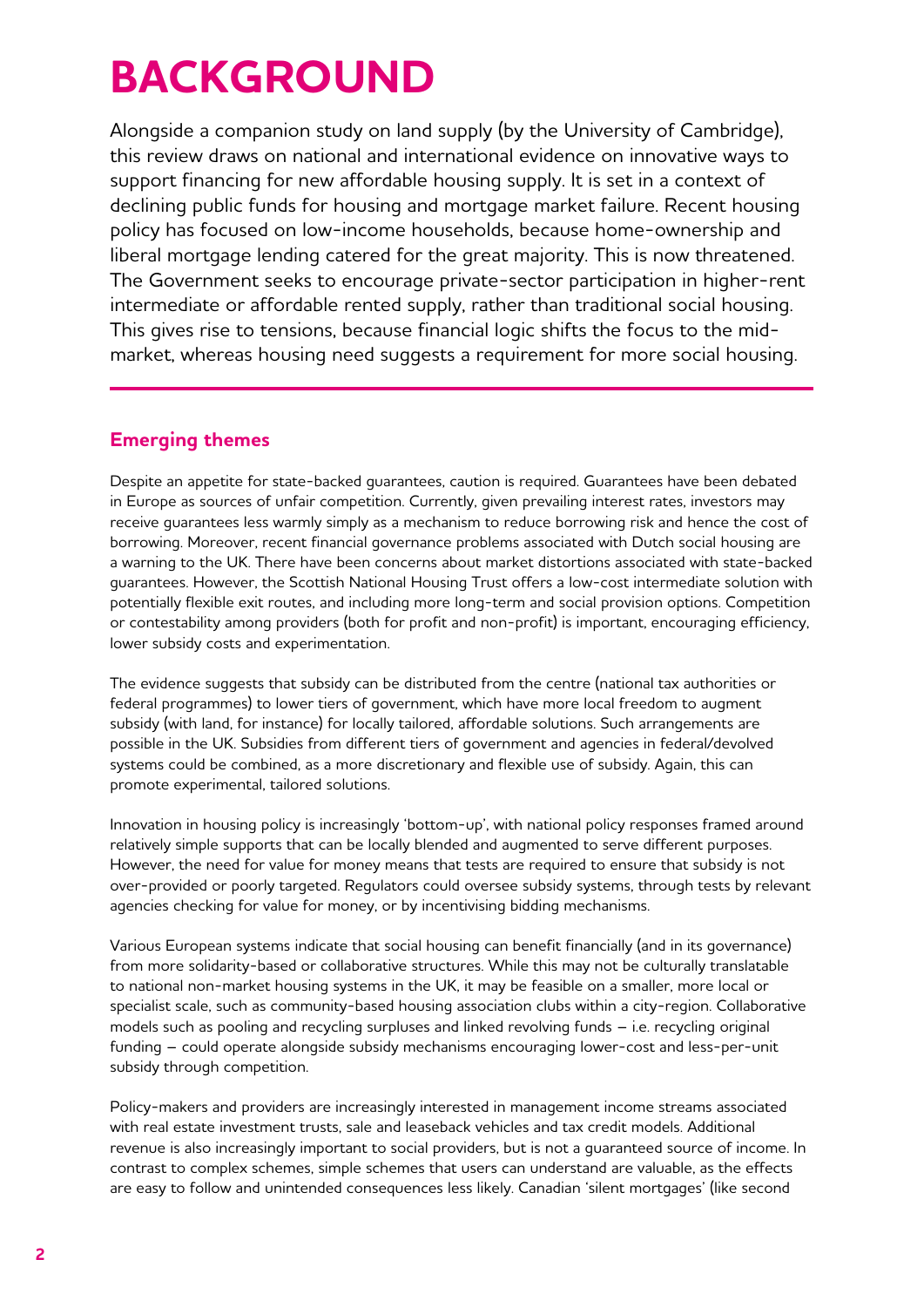mortgages but where the repayment terms are flexible and may in fact be discounted in different ways) and policies like revolving funds possess these features.

The shift upmarket in rent levels has meant relatively shallow subsidy per unit, so that more units can be funded from a given sum of public money. If the overall funding programme still operated at preausterity levels, this resource could be stretched in terms of units completed. But mechanisms like the Affordable Homes Programme operate at much-reduced scale (they also risk not delivering the planned scale of output). The other key measure is 'sweating' providers' existing assets. The Affordable Homes Programme is such a process, capturing the rise in balance sheets and financial capacity associated with the property boom. This is a more volatile, risky approach. It depends on asset growth and maximum gearing of loans, raising new financial governance and regulatory requirements.

The scope for innovation is closely related to the regulatory context – not just social housing governance, but also the interface between non-profit housing and the private financial sector and its regulation. Public accounting rules also determine the degree of flexibility and providers' financial capacity to borrow when subsidy, public loans or guarantees are involved.

#### **Transferable international policy examples**

Many policies have merit for the UK context, but measured against the tests outlined above, six have particular potential:

- **1** *The Spanish VPO ('officially protected housing') developer/occupier new supply subsidy*. This has provided scale, responsiveness and efficient subsidy but, while means-tested, has been less tightly targeted and has somewhat succumbed to the economic crisis. It is flexible in principle, if not completely transparent. The scheme is readily transferable as it would not require new institutional infrastructure, and could stimulate activity.
- **2** *The Australian National Rental Affordability Scheme (NRAS) tax credit application of the US lowincome housing tax credit model.* The combination of competition among providers, opportunities to blend subsidy and beneficial placemaking (designing and managing public spaces through ongoing consultation with the local community) are attractive innovations. NRAS targets moderate-income households, with capped subsidy, and can operate responsively and to scale.
- **3** *State-backed loan guarantees on the lines of the Scottish National Housing Trust,* rather than as a way of generally lowering the cost of bonds (as the new English £10 million fund will do), or *a Dutchstyle guarantee and governance model.* The Scottish model offers tailored outcomes and is only a marginal public finance commitment.
- **4** *Policies to assist sustainable home-ownership.* These include first-time buyer policies that assist with deposits, via the Canadian silent mortgage or adjustment to FirstBuy or NewBuy models, such that the indemnity allows for a slightly higher (or more conservative) deposit percentage than the 5 per cent currently in practice.
- **5** *The Danish housing association national surplus fund.* While based on solidarity principles that may seem alien to the UK, this allows creative use of surplus funds, though the Government may simply offset the fund with lower subsidy. However, this may be a more acceptable way voluntarily to unlock housing association long-term 'free' reserves.
- **6** *The Irish model of private renting with a discounted long-lease rent.* This addresses work incentives and augments affordable supply by binding private landlords into long leases and sub-market rents. This model has grown quickly in Ireland and may act to limit future social security expenditure.